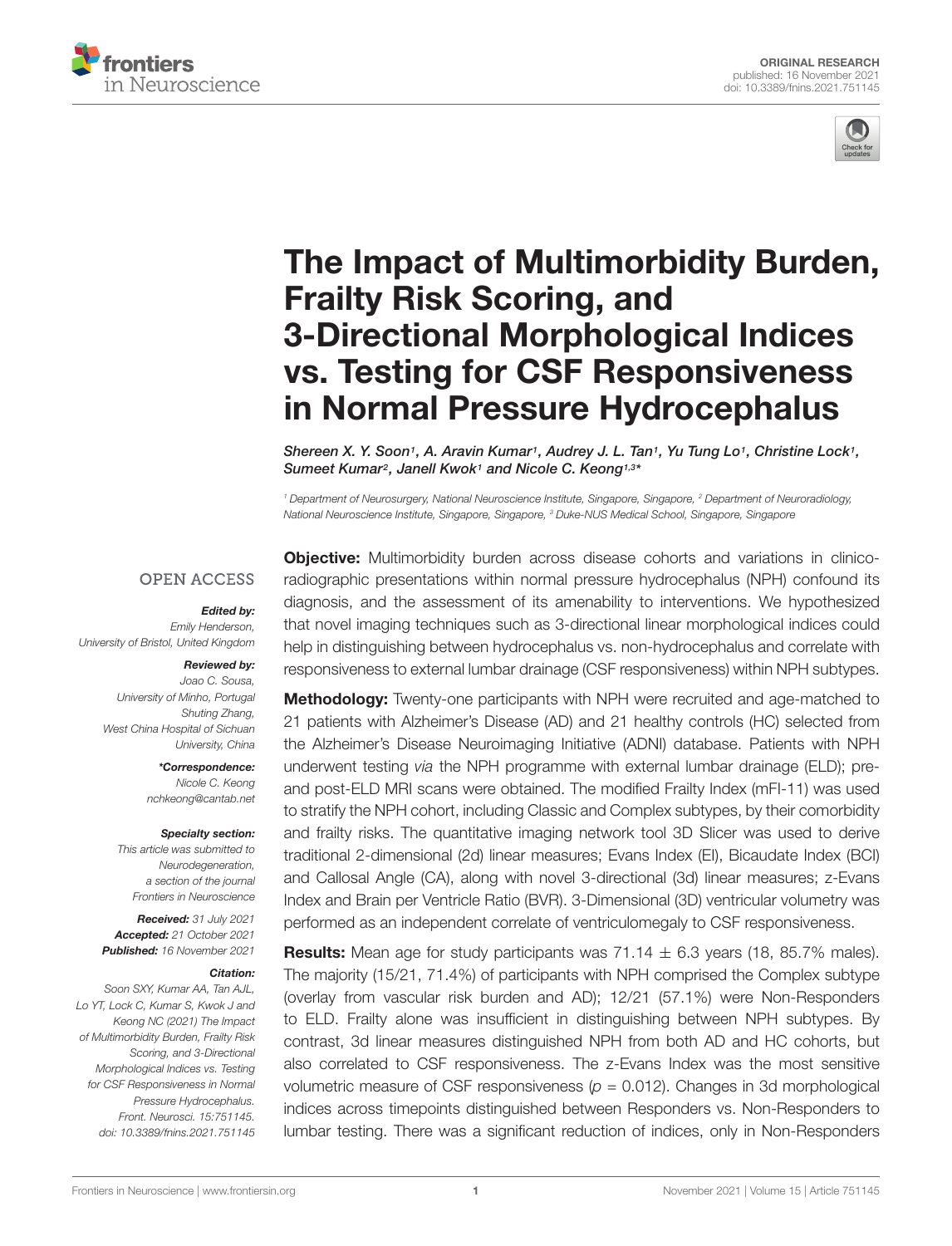and across multiple measures (z-Evans Index;  $p = 0.001$ , BVR at PC;  $p = 0.024$ ). This was due to a significant decrease in ventricular measurement ( $p = 0.005$ ) that correlated to independent 3D volumetry ( $p = 0.008$ ).

**Conclusion.** In the context of multimorbidity burden, frailty risks and overlay from neurodegenerative disease, 3d morphological indices demonstrated utility in distinguishing hydrocephalus vs. non-hydrocephalus and degree of CSF responsiveness. Further work may support the characterization of patients with Complex NPH who would best benefit from the risks of interventions.

Keywords: normal pressure hydrocephalus, external lumbar drainage, ventricular morphology, ventricular volume, ADNI database

# INTRODUCTION

The diagnosis of normal pressure hydrocephalus (NPH), first termed by [Hakim and Adams](#page-10-0) [\(1965\)](#page-10-0), requires supportive evidence from clinical history, physical examination and brain imaging [\(Schirinzi et al.,](#page-10-1) [2015\)](#page-10-1). It is characterized by the clinical triad of gait disturbance, mental deterioration and urinary incontinence, along with the enlargement of the cerebral ventricles [\(Relkin et al.,](#page-10-2) [2005\)](#page-10-2). Although the precise global incidence and prevalence of NPH are not known, NPH has been found to mainly implicate the geriatric population [\(Tanaka](#page-10-3) [et al.,](#page-10-3) [2009;](#page-10-3) [Jaraj et al.,](#page-10-4) [2014\)](#page-10-4). Patients with NPH are thus also known to present with burden of concurrent comorbidities. Although attempts have been made to provide supplementary guidance for the needs of this challenging population [\(Malm](#page-10-5) [et al.,](#page-10-5) [2013\)](#page-10-5), this cohort has previously been excluded from standard practice guidelines [\(Bergsneider et al.,](#page-10-6) [2005;](#page-10-6) [Klinge](#page-10-7) [et al.,](#page-10-7) [2005;](#page-10-7) [Marmarou et al.,](#page-10-8) [2005b](#page-10-8)[,c;](#page-10-9) [Relkin et al.,](#page-10-2) [2005\)](#page-10-2). We have previously described a particular subtype of NPH, with a heavy burden of concurrent comorbidities, termed "Complex NPH" as per [Lock et al.](#page-10-10) [\(2019\)](#page-10-10). Here, we have expanded on our definition for consistency, and further refined it via this work, as a subtype of NPH patients matching the following criteria:–(i) clinical symptoms and signs consistent with probable/possible NPH according to international/Japanese guidelines, (ii) with strong neuroradiological features supportive of the NPH diagnosis (such as DESH or other imaging biomarkers), (iii) but presenting with overlay from multiple comorbidities co-existing (such as significant cardiovascular risk burden or neurodegenerative disorders), and (iv) who are difficult to test using standard supplementary measures (due to poor cognitive/gait/balance/functional ability) or high risk for testing/surgical interventions (due to cardiac disease, antiplatelet or anticoagulation therapy, or spinal operations). In this cohort, invasive gold-standard testing may be difficult or inconclusive; the needs of such patients have elevated the importance of developing more precise risk stratification scoring and neuroimaging tools to characterize responsiveness to CSF drainage.

Given early and accurate diagnosis, symptoms of Classic NPH (gait disturbance, dementia, incontinence) can be reversed through ventricular shunting [\(Shprecher et al.,](#page-10-11) [2008\)](#page-10-11). There is also evidence that, in patients with Complex NPH, there

is still a remediable component of responsiveness to external lumbar drainage (CSF responsiveness) that is amenable to interventions. External lumbar drainage (ELD), involving the drainage of cerebrospinal fluid (CSF) through a lumbar spinal catheter over several days, is a gold-standard supplementary test for shunt responsiveness [\(Ishikawa et al.,](#page-10-12) [2008;](#page-10-12) [Gallina](#page-10-13) [et al.,](#page-10-13) [2018\)](#page-10-13). Several guidelines for the management of NPH have reported high sensitivities (50–100%) and high positive predictive values (80–100%) for the prognostic value of ELD [\(Walchenbach et al.,](#page-11-0) [2002;](#page-11-0) [Marmarou et al.,](#page-10-14) [2005a;](#page-10-14) [Ishikawa](#page-10-12) [et al.,](#page-10-12) [2008;](#page-10-12) [Chotai et al.,](#page-10-15) [2014\)](#page-10-15). However, the perioperative morbidity of CSF shunting procedures are also significant (38% pooled rate of shunt complication including death, infection, seizures, shunt malfunction, subdural hemorrhage or effusion) [\(Hebb and Cusimano,](#page-10-16) [2001\)](#page-10-16). Furthermore, improvements in cognitive deterioration have been found to be limited to only 30–50% of shunted patients [\(Black,](#page-10-17) [1980;](#page-10-17) [Vanneste,](#page-11-1) [2000\)](#page-11-1). Thus, there is a need for non-invasive supplementary screening tools to aid in the diagnostic and prognostic selection for shuntresponsive NPH patients.

By current clinical standards, 2-dimensional (2d) morphological indices such as the Evans Index (EI), Bicaudate Index (BCI) and Callosal Angle (CA), are used as diagnostic markers in differentiating NPH cohorts to AD and healthy control (HC) cohorts [\(Marmarou et al.,](#page-10-14) [2005a;](#page-10-14) [Ishikawa et al.,](#page-10-12) [2008\)](#page-10-12). However, recent volumetric studies demonstrating z-axial, as opposed to x-axial, ventricular expansion have suggested 2d morphological indices may be insufficient to fully describe the patterns of ventricular enlargement vs. brain atrophy across NPH and AD cohorts [\(Ambarki et al.,](#page-10-18) [2010;](#page-10-18) [Toma et al.,](#page-11-2) [2011\)](#page-11-2). Traditional linear morphological indices have also been found to be inadequate in characterizing intra-NPH cohorts such as NPH and secondary NPH due to variations in fluid distribution patterns within NPH cohorts [\(Yamada et al.,](#page-11-3) [2017\)](#page-11-3).

Other studies involving the use of morphological indices in NPH cohorts have since supported the potential utility of novel 3-directional (3d) linear indices (z-Evans index and brain per ventricle ratio, BVR) toward the differential diagnosis of NPH and AD cohorts [\(Yamada et al.,](#page-11-4) [2016,](#page-11-4) [2017\)](#page-11-3). The attractiveness of such methods are that 3d linear indices not only describe the directional expansion of brain ventricles, but are able to also characterize differences in fluid distribution patterns across differing CSF compartments amongst these disease cohorts.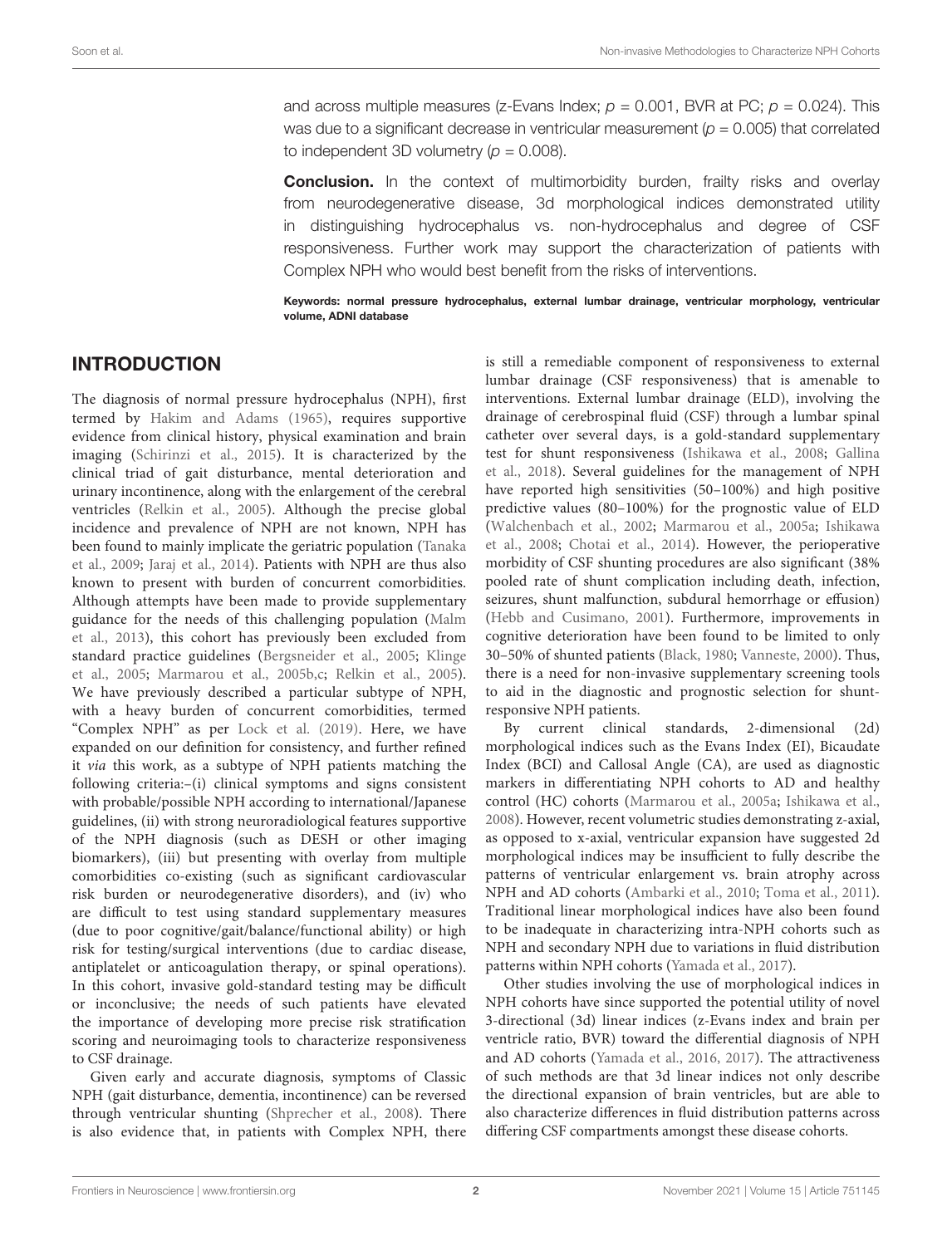In this study, we examined the use of a 3d morphological methodology to distinguish between cohorts with hydrocephalus vs. non-hydrocephalus and evaluated its performance in Asian patients with NPH, across both Classic and Complex subtypes [\(Lock et al.,](#page-10-10) [2019\)](#page-10-10). Here we present our findings on the relevance of multimorbidity burden and frailty risks and their associations between 3d linear indices, changes in ventricular size and responsiveness to CSF responsiveness via ELD.

### MATERIALS AND METHODS

#### Data Source

Twenty-four patients with probable NPH (mean age  $71 \pm 6.3$  years) who underwent the extended CSF drainage protocol via the NPH programme at the National Neuroscience Institute, Singapore, were recruited prospectively. All patients met criteria for probable or possible NPH according to published guidelines [\(Relkin et al.,](#page-10-2) [2005\)](#page-10-2), presenting with ventriculomegaly and at least one of three features of the NPH clinical triad. Additional details of the protocol have been previously published [\(Lock et al.,](#page-10-10) [2019\)](#page-10-10). Participants had one pre-intervention baseline MR scan and one post-intervention MR scan after CSF lumbar drainage (≥300 ml of CSF drained over 3 days, or otherwise determined by the treating consultant). Participants either had a lumbar drain insertion, or serial taps from an Ommaya reservoir. Three participants were excluded from analysis—one was unable to undergo MR scanning, another participant did not complete CSF drainage and was discontinued from the study due to a subarachnoid hemorrhage, and the third participant did not proceed with CSF drainage due to an incidental finding during pre-intervention clinical investigation. The study was approved by the National Healthcare Group Domain Specific Review Board (NHG DSRB; Ref 2014/00838) and the SingHealth Centralised Institutional Review Board (CIRB; Ref 2016/2627). Informed consent was obtained from all participants or their legal representatives, if applicable.

Data for comparator groups of twenty-one age-matched AD patients (9 males, mean age 73  $\pm$  8.6 years) and healthy controls (HC; 7 males, mean age 73  $\pm$  3.4 years) were obtained from baseline scans of patients enrolled to the ADNI 1 phase of the Alzheimer's Disease Neuroimaging Initiative (ADNI) study<sup>[1](#page-2-0)</sup>. AD patients had mild AD, meeting NINCDS-ADRDA criteria for probable AD and a Clinical Dementia Rating of 0.5 or 1.0 [\(Alzheimer's Disease NeuroImaging1\(ADNI1\)Clinical Protocol,](#page-10-19) [2005;](#page-10-19) [Petersen et al.,](#page-10-20) [2010\)](#page-10-20).

#### Image Acquisition and Pre-processing

MR imaging data for NPH participants were acquired with a 3-T MR Philips scanner (Ingenia, Philips Medical Systems, Best, the Netherlands), including 3D T1, T2, FLAIR, and DTI sequences. Three-dimensional axial T1-weighted imaging with sensitivity encoding (SENSE) was acquired ( $TR = 7.3$ ms,  $TE = 3.3$  ms, flip angle =  $8^\circ$ , FOV =  $256 \times 256$  mm, voxel size =  $1.0 \times 1.0 \times 1.0$  mm). Eight patients were downgraded to

the 1.5-T scanner at equivalent specifications due to institutional MR safety protocol. AD and HC participants from ADNI were scanned in a 3-T MRI scanner (GE Healthcare, Philips Medical Systems, or Siemens Healthcare, depending on the ADNI scanning site). MRI scanning protocols for each scanner model are available online<sup>[2](#page-2-1)</sup>.

#### Modified Frailty Index-11

Frailty was quantified using the modified Frailty Index-11 (mFI-11) and its components found in **[Table 1](#page-2-2)**. The mFI-11 is a validated shortened version of the 70-point Canadian Study of Health and Aging Frailty Index (CSHA FI) [\(Fang et al.,](#page-10-21) [2017\)](#page-10-21). The mFI-11 is one of the more commonly utilized tool to assess frailty in various surgical subspecialities as it examines easily identifiable clinical information that can be extracted from available clinical notes, or obtained at bedside, with statistically simple and reproducible calculations [\(Pazniokas et al.,](#page-10-22) [2020\)](#page-10-22). Patients were given a binary score for each comorbidity assessed, then stratified by the extent of their frailty based on their

<span id="page-2-1"></span>2 [adni.loni.usc.edu/methods/documents/mri-protocols/](http://adni.loni.usc.edu/methods/documents/mri-protocols/)

<span id="page-2-2"></span>TABLE 1 | Clinical characteristics of normal pressure hydrocephalus (NPH) cohort.

| Characteristic                                     | Number of subjects $(n = 21)$ |
|----------------------------------------------------|-------------------------------|
| Gender                                             |                               |
| Male                                               | 18 (85.7)                     |
| Female                                             | 3(14.3)                       |
| Mean age, years (SD)                               | 71.14 ( $\pm$ 6.3)            |
| Category of normal pressure hydrocephalus (NPH)    |                               |
| Classic                                            | 6(28.6)                       |
| Complex                                            | 15(71.4)                      |
| External lumbar drainage (ELD) responsiveness      |                               |
| Responder                                          | 9(42.9)                       |
| Non-responder                                      | 12(57.1)                      |
| Modified Frailty Index-11 (mFI-11)                 |                               |
| Hypertension                                       | 17 (81.0)                     |
| Impaired sensorium                                 | 13 (61.9)                     |
| Diabetes mellitus                                  | 7(33.3)                       |
| Activities of daily living dependent               | 6(28.6)                       |
| Myocardial infarction                              | 3(14.3)                       |
| Percutaneous coronary intervention/angina          | 3(14.3)                       |
| Chronic/acute respiratory disease                  | 2(9.5)                        |
| Peripheral vascular disease                        | 1(4.8)                        |
| Coronary heart failure                             | $\Omega$                      |
| Cerebrovascular accident/transient ischemic attack | $\Omega$                      |
| mFI-11 score: 0-2                                  | 9(42.9)                       |
| mFI-11 score: $\geq$ 3                             | 12(57.1)                      |

Complex NPH; term as per [Lock et al.](#page-10-10) [\(2019\)](#page-10-10) and further refined in this work, a subtype of NPH patients matching the following criteria:- (i) clinical symptoms and signs consistent with probable/possible NPH according to international and Japanese guidelines, (ii) with strong neuroradiological features supportive of the NPH diagnosis (such as DESH or other imaging biomarkers), (iii) but presenting with overlay from multiple comorbidities co-existing (such as significant cardiovascular risk burden or neurodegenerative disorders) and (iv) who are difficult to test using standard supplementary measures (due to poor cognitive/gait/balance/functional ability) or high risk for testing/surgical interventions (due to cardiac disease, antiplatelet, or anticoagulation therapy or spinal operations).

<span id="page-2-0"></span><sup>1</sup> [adni.loni.usc.edu/study-design/](http://adni.loni.usc.edu/study-design/)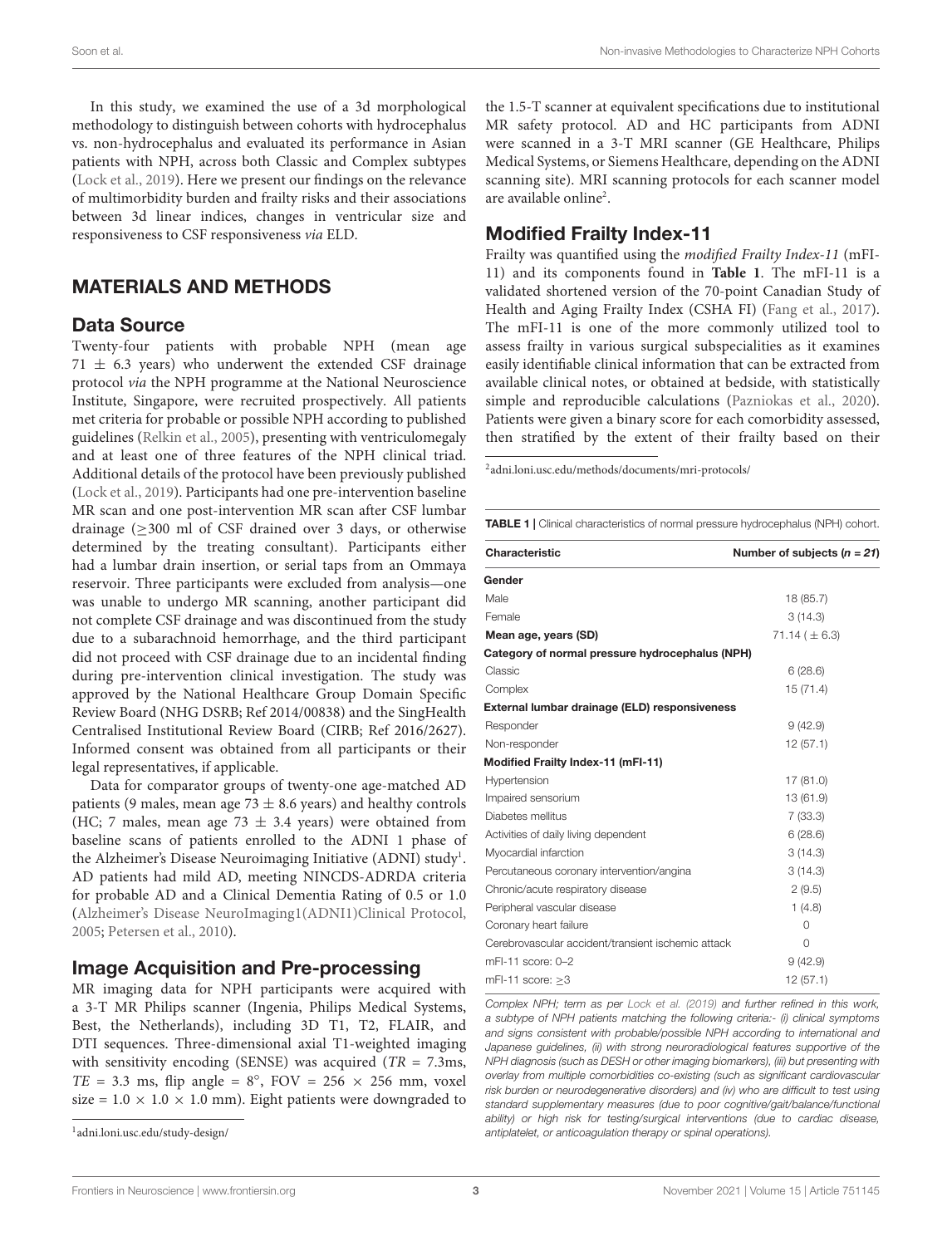cumulative scores (mFI-11 score: 0–2 and  $\geq$ 3; with the highest mFI-11 score in our cohort being 6).

# Morphological Features

We used the open-source quantitative imaging network tool, 3D Slicer 4.9, to derive traditional 2-dimensional (2d) linear and 3-directional (3d) linear measurements, as well as 3-Dimentional  $(3D)$  $(3D)$  $(3D)$  quantitative ventricular volumes<sup>3</sup> [\(Fedorov et al.,](#page-10-23) [2012\)](#page-10-23). This tool was selected as it functions akin to a radiology workstation that allows for versatile visualizations, but also provides advanced modular functionalities such as semiautomated segmentations, volumetry, and 3D quantitative measurements. This combined functionality allowed us to streamline optimization steps usually performed at the scanner workstation with subsequent morphological measurements, within a single continuous workflow.

Firstly, we reproduced the methodology of deriving measurements of morphological indices inaccordance with the work by [Yamada et al.](#page-11-3) [\(2017\)](#page-11-3), which includes traditional 2d linear measurements- Evans Index (EI), Callosal Angle (CA), Bicaudate Index (BCI) and 3d linear measurementsz-Evans, Brain-Ventricle Ratio (BVR). Intraclass Correlation Coefficients (ICCs) showed good intra-rater agreement for traditional 2d linear measures (EI,  $ICC = 0.980; CA, ICC = 0.953)$ ) and 3d linear measures (z-Evans, ICC = 0.967; BVR at AC, ICC = 0.972, BVR at PC, ICC = 0.989). The EI (**[Figure 1A](#page-3-1)**) was defined as the ratio of the maximal width of the frontal

horns of the lateral ventricles to the maximal width of the internal diameter of the cranium. The BCI (**[Figure 1B](#page-3-1)**) was defined as the ratio of the maximum intercaudate distance to the width of the brain along the same line on the axial plane [\(Chen et al.,](#page-10-24) [2017\)](#page-10-24). The callosal angle (**[Figure 1C](#page-3-1)**) was defined as the angle of the roof of the bilateral ventricles on the coronal plane at the level of the posterior commissure (PC). The z-Evans index (**[Figure 1D](#page-3-1)**) was defined as the ratio of the maximum z-axial length of the frontal horns of the lateral ventricles to the maximum cranial z-axial length on the coronal plane, perpendicular to the anterior commissureposterior commissure (ACPC) line. The brain-ventricle ratios (BVRs) at the AC and PC (**[Figures 1E,F](#page-3-1)**) were measured as the maximal brain width above the lateral ventricles divided by the maximum height of the lateral ventricles, on the coronal plane with reference to the AC and PC levels, respectively. 3-Dimensional (3D) volumetric measures of ventricles were also derived in this study to validate results from their linear counterparts.

A flow chart of the methodology used on 3D Slicer is illustrated in **[Figure 2](#page-4-0)**. Using the ACPC Transform and the Resample Scalar/Vector/DWI Volume modules, planes of the T1 weighted DICOM scans were re-aligned parallel to the ACPC line for accurate replication alignment at a radiology workstation. Ruler Module was used to extract measurements for the various morphological indices. Segment Editor was used for the semiautomated segmentation of the ventricles. Segment Statistics was used to derive ventricular volumes by semi-automatic counting of voxels in segments.



<span id="page-3-1"></span>FIGURE 1 | Morphological indices. Traditional 2-dimensional (2d) linear measures: (A) Evans Index is the ratio of the maximal width of the frontal horns of the lateral ventricles (top line) to the maximal width of the internal diameter of the cranium (bottom line). (B) Bicaudate Index is the ratio of the maximum intercaudate distance (yellow line) to the width of the brain along the same line on the axial plane (blue line). (C) The callosal angle is measured as the angle of the corpus callosum through the posterior commissure perpendicular to the ACPC plane. Novel 3-directional (3d) linear measurements: (D) the z-Evans index is the ratio of the maximum z-axial length of the frontal horns of the lateral ventricles (blue line) to the maximum cranial z-axial length on the coronal plane (yellow line), perpendicular to the ACPC plane, on the anterior commissure. (E,F) The Brain-Ventricle-Ratios (BVRs) measured at the level of the anterior and posterior commissure, respectively, are measured as the maximal brain thickness above the lateral ventricles (blue line) divided by the maximum length of the lateral ventricles (green line), on the coronal plane.

<span id="page-3-0"></span><sup>3</sup>[www.slicer.org](http://www.slicer.org)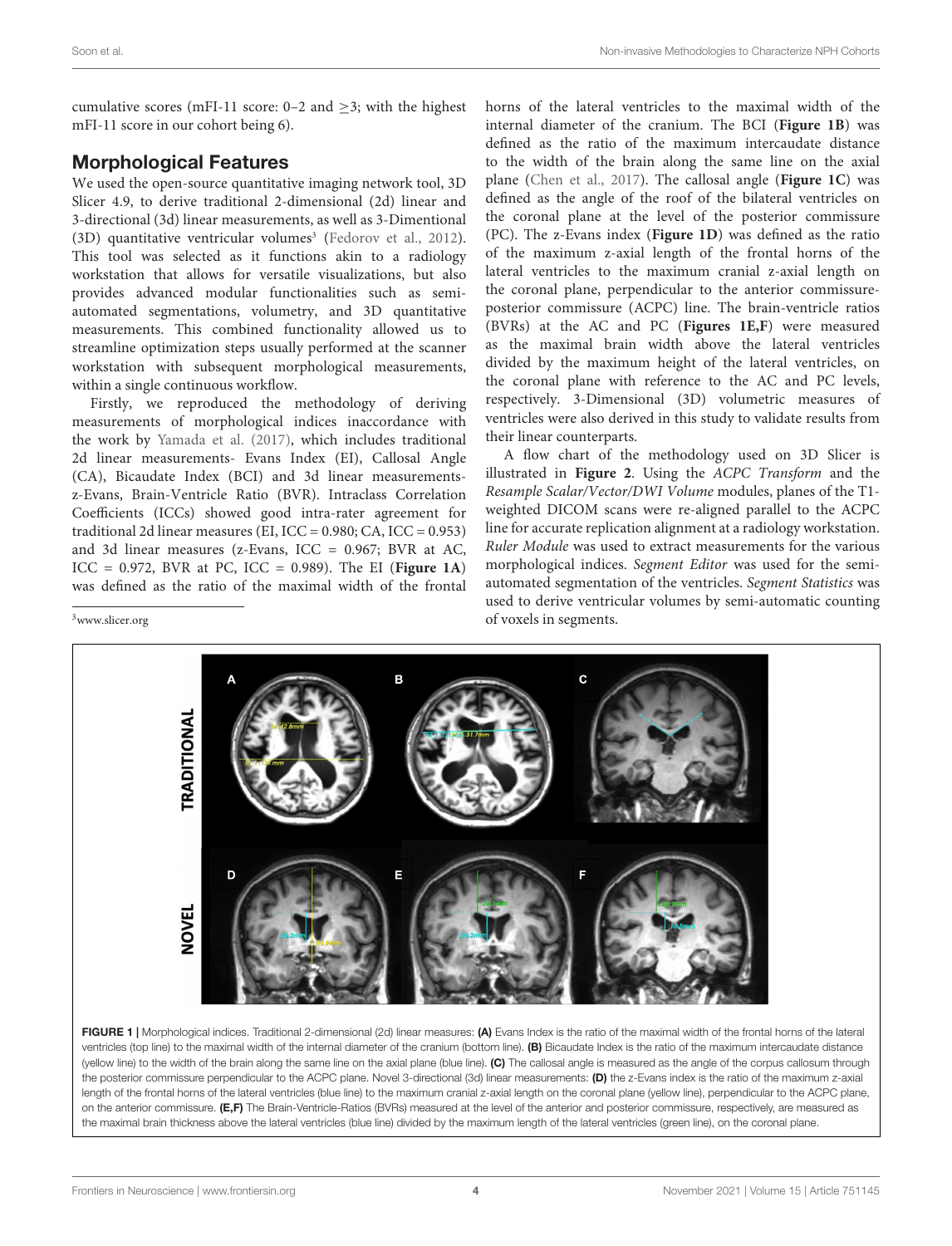

<span id="page-4-0"></span>Validation of our workflow on 3D Slicer was done by comparing inter-cohort morphological trends of our NPH, AD and HC cohorts to that of [Yamada et al.](#page-11-4) [\(2016\)](#page-11-4), which was conducted on a Siemens workstation [\(Yamada et al.,](#page-11-3) [2017;](#page-11-3) **[Supplementary Figure 1](#page-9-0)**). The lower BVR measurements between AD cohorts could be accounted for by the differences in the AD screening criteria set by ADNI [Petersen et al.](#page-10-20) [\(2010\)](#page-10-20) and [Yamada et al.](#page-11-3) [\(2017\)](#page-11-3) resulting in a more severe AD cohort in our study.

### Statistical Analysis

Categorical data were described as numbers and percentages, continuous variables were reported as mean and standard deviation (SD). Categorical variables were compared and analyzed with Fisher's Exact test. Inter- and intra-group comparisons for morphological measures were tested with independent-samples Mann-Whitney U test and Wilcoxon signed rank test. All statistical tests were two-tailed and statistical significance was assumed at  $p < 0.05$ . The statistical analyses were performed using R statistical software version 3.3.3. [\(R Core](#page-10-25) [Team,](#page-10-25) [2021\)](#page-10-25) [4](#page-4-1) .

# RESULTS

# Clinical Characteristics

Twenty-one patients (mean age 71  $\pm$  6.3 years; 18 males, 3 females) with NPH were recruited. Of these 21, six were found to be solely consistent with criteria for NPH diagnosis as per international guidelines and classified as Classic NPH; fifteen patients met both the international criteria for their clinico-radiological presentation and our described definition for Complex NPH. Subjects were classified as responders to ELD if their levels of improvement met the minimal clinically

<span id="page-4-1"></span><sup>4</sup>[www.r-project.org/foundation](http://www.r-project.org/foundation)

important difference (MCID) in at least one domain of NPH symptomatology sufficient to support consideration for shunt insertion. We defined the MCID using the following thresholds: an increase of ≥10% in any measure of inpatient gait, balance, or cognitive testing, matched with a  $\geq$ 20% functional improvement reported by the patient or caregiver at home following discharge. Using this criteria, there were 9 Responders and 12 Non-Responders to CSF drainage via ELD within our NPH cohort. A summary of the demographics of our cohort is found in **[Table 1](#page-2-2)**.

### Frailty

Following frailty stratification by the mFI-11, 9/21 (42.9%) and 12/21 (57.1%) had a mFI-11 score of 0–2, and  $>$ 3, respectively. The cohort was stratified relatively evenly with respect to ELD response ( $p = 1.00$ ), and a majority of the frailer patients (mFI-11 ≥ 3) were classified as Complex NPH (Classic NPH 3/6, 50% vs. Complex NPH 9/15, 60%;  $p = 1.00$ ). The distribution of our NPH subtypes (Responders vs. Non-Responders and Classic vs. Complex groups) stratified by frailty can be found in **[Table 2](#page-5-0)**.

# Morphological Indices: Inter-Cohort **Comparisons**

Both 2d and 3d linear measurements were able to distinguish between disease cohorts (NPH vs. AD), and between NPH and healthy controls  $(p < 0.001)$ , as seen in **[Table 3](#page-5-1)**. NPH patients also had significantly larger ventricles (characterized by higher EI and BCI values) and significantly tight high-convexities (characterized by lower CA and BVR values) in their morphology.

# Morphological Indices: Intra-Cohort **Comparisons**

Compared to our patients with Complex NPH, our patients with the classic NPH subtype demonstrated a trend toward relatively larger ventricles (higher EI, BCI, and z-Evans index values)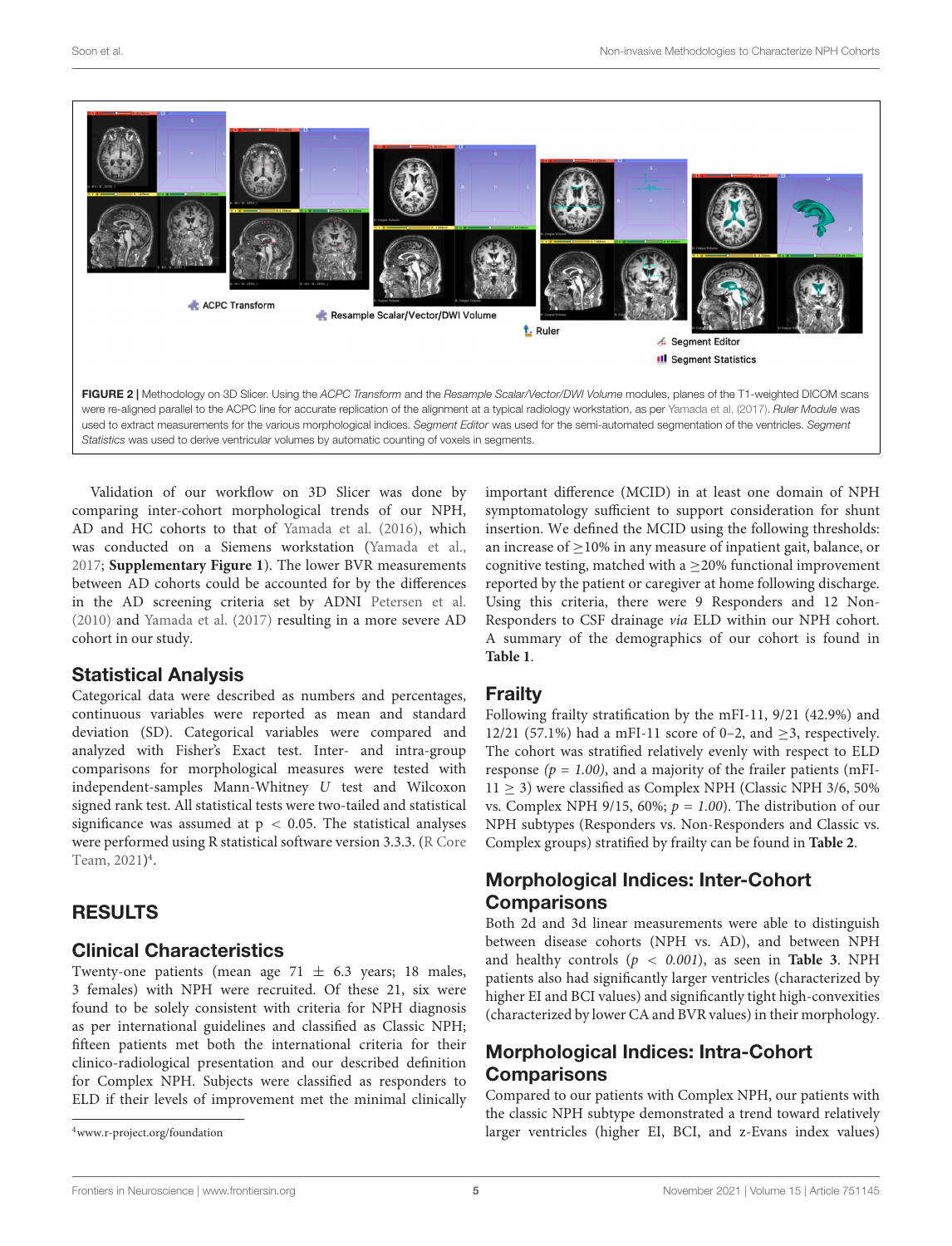<span id="page-5-0"></span>TABLE 2 | Stratification of frailty risks of the normal pressure hydrocephalus (NPH) cohort.

| mFI-11 group | Responder $(n = 9)$ | Non-responder $(n = 12)$ | <i>p</i> -value | Classic $(n = 6)$ | Complex $(n = 15)$ | p-value |
|--------------|---------------------|--------------------------|-----------------|-------------------|--------------------|---------|
| $O - 2$      | 4 (44.4)            | 5(41.7)                  |                 | 3(50)             | 6(40)              |         |
| $\geq$ 3     | 5(55.6)             | (58.3)                   |                 | 3(50)             | 9(60)              |         |

mFI-11; Modified Frailty Index-11.

Complex NPH; term as per [Lock et al.](#page-10-10) [\(2019\)](#page-10-10) and further refined in this work, a subtype of NPH patients matching the following criteria:- (i) clinical symptoms and signs consistent with probable/possible NPH according to international and Japanese guidelines, (ii) with strong neuroradiological features supportive of the NPH diagnosis (such as DESH or other imaging biomarkers), (iii) but presenting with overlay from multiple comorbidities co-existing (such as significant cardiovascular risk burden or neurodegenerative disorders) and (iv) who are difficult to test using standard supplementary measures (due to poor cognitive/gait/balance/functional ability) or high risk for testing/surgical interventions (due to cardiac disease, antiplatelet, or anticoagulation therapy or spinal operations).

<span id="page-5-1"></span>TABLE 3 | Inter-cohort comparisons of normal pressure hydrocephalus (NPH) vs. non-NPH via baseline morphological indices.

| <b>Baseline measures</b> |                   |                                       |                   |               | p-values      |       |
|--------------------------|-------------------|---------------------------------------|-------------------|---------------|---------------|-------|
|                          | <b>NPH</b>        | AD                                    | HC                | <b>NPH-AD</b> | <b>NPH-HC</b> | AD-HC |
|                          |                   | <b>Traditional 2d linear measures</b> |                   |               |               |       |
| EI                       | $0.380 + 0.053$   | $0.286 + 0.033$                       | $0.277 + 0.028$   | $< 0.001*$    | $< 0.001*$    | 0.315 |
| <b>BCI</b>               | $0.284 \pm 0.027$ | $0.186 \pm 0.032$                     | $0.175 \pm 0.025$ | $< 0.001*$    | $< 0.001*$    | 0.216 |
| Callosal angle (degrees) | $57.1 \pm 20.8$   | $109.0 \pm 15.1$                      | $106.4 + 11.5$    | $< 0.001*$    | $< 0.001*$    | 0.528 |
|                          |                   | Novel 3-directional linear measures   |                   |               |               |       |
| z-Evans index            | $0.448 \pm 0.056$ | $0.294 \pm 0.037$                     | $0.273 + 0.043$   | $< 0.001*$    | $< 0.001*$    | 0.096 |
| BVR at AC                | $0.678 \pm 0.176$ | $1.436 \pm 0.257$                     | $1.589 \pm 0.332$ | $< 0.001*$    | $< 0.001*$    | 0.104 |
| BVR at PC                | $0.835 \pm 0.316$ | $2.611 \pm 0.964$                     | $3.281 \pm 1.220$ | $< 0.001*$    | $< 0.001*$    | 0.055 |

\*Significant at  $\alpha$  < 0.05.

EI, Evans index.

BCI, Bicaudate index.

BVR, Brain-ventricle ratio.

AC, Anterior commissure.

PC, Posterior commissure. NPH, Normal pressure hydrocephalus.

AD, Alzheimer's disease.

HC, Healthy control.

NPH cohorts consisted of classic and complex NPH patients. Differences in traditional 2d linear measures (EI, BCI, Callosal Angle) and 3-directional linear measures (z-Evans Index, BVR at AC and PC level), between NPH and AD, and between NPH and HC, were significant. No significant differences observed between AD and HC cohorts.

and tighter high-convexities (higher CA and lower BVR values) (**[Table 4](#page-6-0)**). However, neither traditional 2d nor novel 3d linear measures distinguished between the two subtypes.

As there were no significant differences in morphological indices found between Classic vs. Complex NPH pre-testing, for subsequent comparisons between cohorts performed pre- and post-ELD, we considered these subtypes as one NPH cohort. Differences in morphological indices revealed a significant decrease in the z-Evans index values post-ELD ( $p = 0.012$ ), and non-significant decreases in the EI and BCI values (**[Table 5](#page-7-0)**).

When we classified patients by their testing timepoints, morphological indices alone were insufficient to distinguish between Responders vs. Non-Responders to CSF drainage, at either pre-or post-ELD (**[Table 6](#page-7-1)**). However, when we classified patients by their responsiveness to ELD, changes in 3d morphological indices across timepoints were able to distinguish between Responders vs. Non-Responders to lumbar testing. The effect of ELD resulted in a significant reduction of 3d morphological indices; this only occurred in Non-Responders and was consistent across multiple independently

derived measures (**[Table 7](#page-8-0)**). These effects include a decrease in z-Evans Index  $(p = 0.001)$  and an increase in BVR at the level of the PC  $(p = 0.024)$ , due to a decrease in the ventricular component of the BVR  $(p = 0.005)$ . 3D volumetric analysis also supported the significant decrease in ventricular volumes, only in Non-Responders post-drainage  $(p = 0.008)$ .

### **DISCUSSION**

In this study, we examined the impact of multimorbidity burden, frailty risks and the efficacy of novel 3d linear measures in the Asian context of hydrocephalus vs. nonhydrocephalus and Classic vs. Complex NPH subtypes. Comorbidities, such as hypertension (81%), diabetes mellitus (33.3%) and myocardial infarction/percutaneous coronary intervention/angina (3%), were commonly found in our subjects. A higher comorbidity profile is known to decrease the chances of favorable outcomes in NPH patients who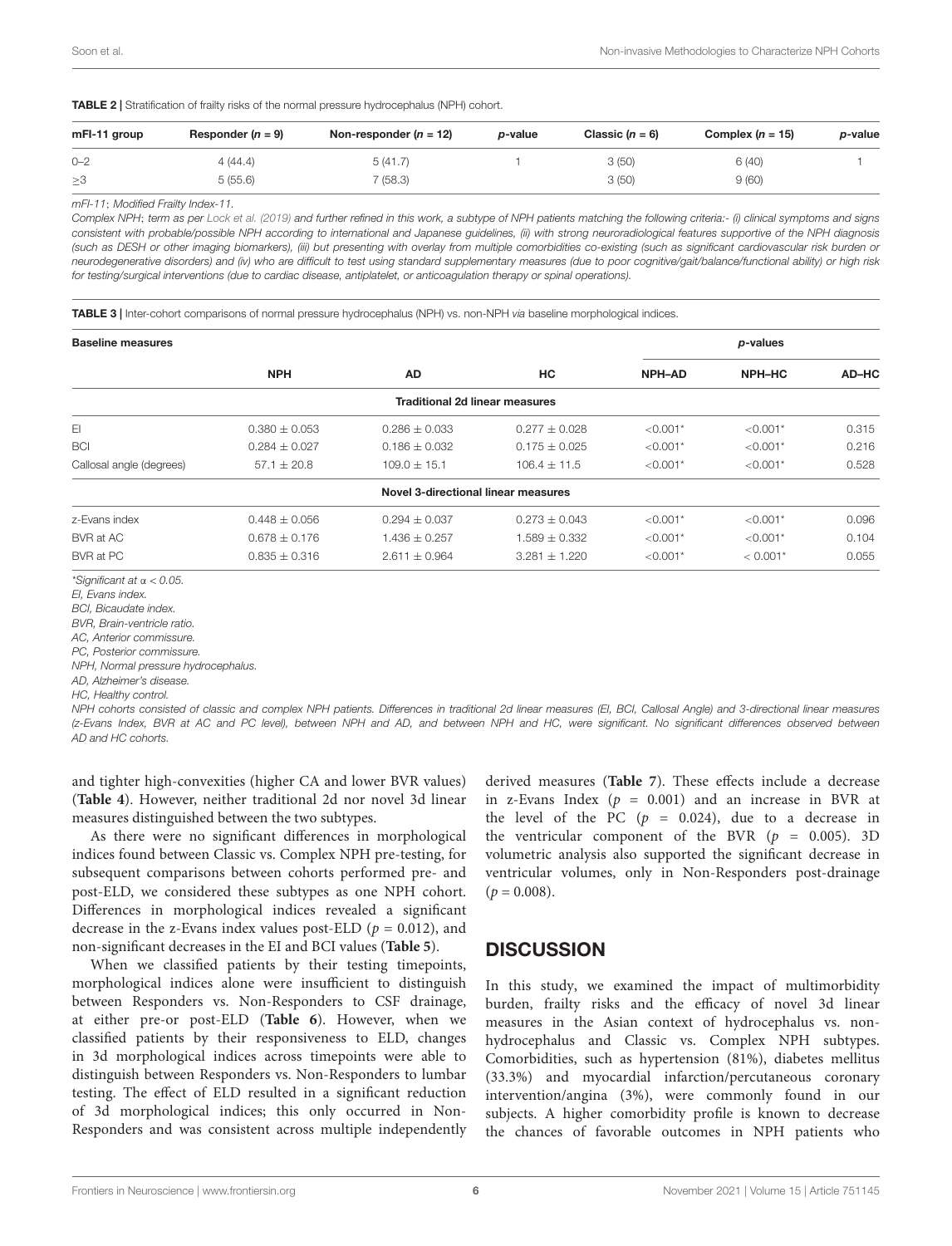| <b>Pre-ELD measurements</b>         | <b>Classic NPH</b><br>$(n = 6)$       | <b>Complex NPH</b><br>$(n = 15)$ | p-value |  |  |  |  |
|-------------------------------------|---------------------------------------|----------------------------------|---------|--|--|--|--|
|                                     | <b>Traditional 2d linear measures</b> |                                  |         |  |  |  |  |
| FI                                  | $0.392 + 0.0577$                      | $0.373 + 0.0534$                 | 0.494   |  |  |  |  |
| <b>BCI</b>                          | $0.287 + 0.0261$                      | $0.281 + 0.0279$                 | 0.779   |  |  |  |  |
| Callosal Angle (degrees)            | $67.1 + 23.9$                         | $54.6 + 18.6$                    | 0.248   |  |  |  |  |
| Novel 3-directional linear measures |                                       |                                  |         |  |  |  |  |
| z-Evans index                       | $0.436 + 0.0588$                      | $0.449 + 0.0565$                 | 0.602   |  |  |  |  |
| BVR at AC                           | $0.712 + 0.158$                       | $0.674 + 0.188$                  | 0.547   |  |  |  |  |

BVR at PC 0.922 ± 0.356 0.814 ± 0.312 0.494

<span id="page-6-0"></span>TABLE 4 | Intra-cohort comparisons of Classic vs. Complex normal pressure hydrocephalus (NPH) via baseline morphological indices.

ELD, External lumbar drain.

EI, Evans index.

BCI, Bicaudate index.

BVR, Brain-ventricle ratio.

AC, Anterior commissure.

PC, Posterior commissure.

Comparison of pre-ELD morphological indices between NPH subtypes (Classic vs. Complex). No significant differences were observed between Classic and Complex NPH cohorts.

undergo ventricular shunting [\(Meier and Lemcke,](#page-10-26) [2008\)](#page-10-26). After ELD, we found that there was a higher proportion of Non-Responders as compared to Responders in our population. Given that ELD is known to accurately predict responsiveness to long-term ventricular shunting [\(Walchenbach](#page-11-0) [et al.,](#page-11-0) [2002\)](#page-11-0), this suggests that a majority of our study population would not benefit from definitive ventricular shunting procedures [\(Chotai et al.,](#page-10-15) [2014;](#page-10-15) [Gallina et al.,](#page-10-13) [2018\)](#page-10-13). These data are consistent with expectations of reversibility of the NPH component in patients presenting with multiple comorbidities. Conversely, our study also provided evidence for the fallacies of screening NPH patient cohorts using comorbidities and frailty risks alone. Neither of these risks, nor traditional 2d linear radiological measures, were sufficient to predict CSF responsiveness within our cohort of Classic and Complex NPH subtypes.

To investigate the frailty risks of our population, we stratified our patients by means of a well-validated frailty score, in order to quantify biological, rather than purely chronological, age [\(Farhat et al.,](#page-10-27) [2012;](#page-10-27) [Pazniokas et al.,](#page-10-22) [2020\)](#page-10-22). Using mFI-11, we categorized our patient population into two discrete groups and assessed if there was any correlation with responsiveness to ELD. We found that a higher frailty score was neither correlated with CSF responsiveness nor the increased likelihood of being termed to have Complex NPH according to our criteria. Whilst there have been no definitive studies studying the link between frailty and shunt responsiveness in NPH patients, a recent study found that frailty was not associated with early post-operative patient-related complications post-ventricular shunting [\(Hadjiathanasiou et al.,](#page-10-28) [2020\)](#page-10-28). However, we should note that the study did not include patients with high frailty scores in their cohort, similar to our study in which the highest mFI-11 score was 6, out of a maximum of 11. Inclusion of patients with higher frailty scores may have led to different findings and should be the focus of future studies. Frailty has also been reported to be correlated with CNS elastance coefficient, suggesting that frailty is associated with pathological brain aging and the development of neurodegenerative diseases [\(Vallet et al.,](#page-11-5) [2020\)](#page-11-5). We would then expect that even if frailty was unable to predict CSF responsiveness, it would be significantly correlated to our Complex NPH group in which the proportion of neurodegenerative diseases are higher. However, our results suggest that frailty risks, which are also influenced by the presence of comorbidities, are likely to occur as an irreversible entity separate to the presentation of patients having what we term to be the subtype of Complex NPH. Instead, in Complex NPH, we believe the distinction to be that the probable/possible reversible NPH component still co-exists, except it does so in the presence of challenging overlay from irreversible risks of vascular risk burden/neurodegenerative disorders (that also contribute to the frailty score). Population differences (Asian vs. Caucasian) and our relatively small sample size may account for some of these discrepancies and global studies focused on patients with Complex NPH would be required to draw meaningful conclusions.

The association between changes in ventricular morphology and volumes with respect to ELD-responsiveness has been reported. Both [Anderson et al.](#page-10-29) [\(2002\)](#page-10-29), and more recently, [Neikter et al.](#page-10-30) [\(2020\)](#page-10-30), have shown that NPH responders demonstrate a significant decrease in ventricular volumes post-shunting. [Yamada et al.](#page-11-6) [\(2019\)](#page-11-6) also described increases in BVRs and reductions in ventricular volumes being correlated with excellent outcomes in NPH patients. In patients with idiopathic NPH, it has been shown that bilateral ventricle expansions occur in the z-axial direction, as opposed to the x-axial direction [\(Neikter et al.,](#page-10-30) [2020\)](#page-10-30). Thus 3d linear measurements, such as the z-Evans Index and BVRs, may be a better approximation of actual changes in brainventricular volumes as compared to traditional 2d indices [\(Neikter et al.,](#page-10-30) [2020\)](#page-10-30).

Interestingly, when we stratified our data according to responsiveness to ELD, this change in ventricular morphology was only significant amongst the Non-Responders. Changes in BVR values matched with a decrease in ventricular volumes, as demonstrated by [Yamada et al.](#page-11-6) [\(2019\)](#page-11-6). However, whilst these findings appear contradictory, we believe the changes to be reflective of the composition of our NPH cohort, with its large proportion of the Complex NPH subtype. In Complex NPH, the concurrent load of vascular risk burden and/or neurodegenerative diseases may contribute to brain changes more consistent with irreversible injury, such as atrophy and loss of tissue microstructure or elasticity. Conversely, such changes may promote the ease with which fluid moves between CSF compartments during test challenges such as ELD. As 3d linear measures are sensitive to changes in both ventricular volume and apparent overlying brain thickness due to distortion, large passive fluid movements would also be described by these morphological indices. Indeed, our negative results in Responders are also consistent with findings by [Meier and Mutze](#page-10-31) [\(2004\)](#page-10-31), and [Lenfeldt et al.](#page-10-32) [\(2012\)](#page-10-32), who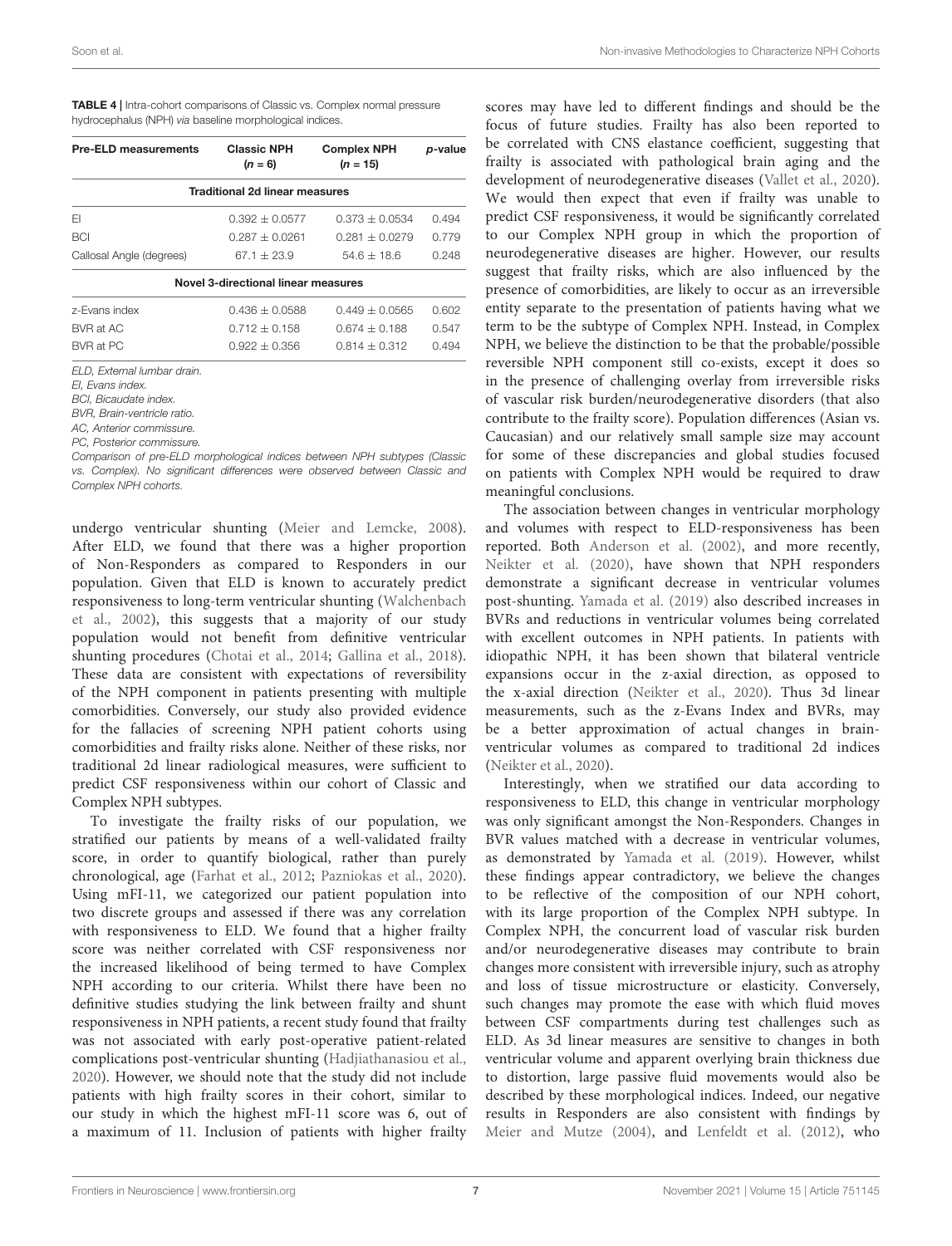<span id="page-7-0"></span>TABLE 5 | Comparison of normal pressure hydrocephalus (NPH) cohorts pre- and post-lumbar testing using morphological measures, regardless of responsiveness to external lumbar drainage (ELD).

| <b>Measurements</b>              | Pre-ELD                               | Post-ELD          | p-value  |
|----------------------------------|---------------------------------------|-------------------|----------|
|                                  | <b>Traditional 2d linear measures</b> |                   |          |
| EI                               | $0.380 \pm 0.053$                     | $0.377 \pm 0.051$ | 0.437    |
| <b>BCI</b>                       | $0.284 \pm 0.027$                     | $0.282 \pm 0.031$ | 0.662    |
| Callosal angle (degrees)         | $57.1 \pm 20.8$                       | $58.1 \pm 20.2$   | 0.344    |
|                                  | Novel 3-directional linear measures   |                   |          |
| z-Evans index                    | $0.448 \pm 0.056$                     | $0.440 \pm 0.055$ | $0.012*$ |
| BVR at AC                        | $0.678 \pm 0.176$                     | $0.672 \pm 0.196$ | 0.792    |
| BVR at PC                        | $0.835 \pm 0.316$                     | $0.860 \pm 0.284$ | 0.233    |
| *Significant at $\alpha$ < 0.05. |                                       |                   |          |
| ELD, External lumbar drain.      |                                       |                   |          |
| El, Evans index.                 |                                       |                   |          |
| RCL Ricaudate index              |                                       |                   |          |

BCI, Bicaudate index. BVR, Brain-ventricle ratio.

AC, Anterior commissure.

PC, Posterior commissure.

Comparison of pre- and post-ELD morphological indices within NPH cohort. As there were no significant differences in morphological indices found between Classic vs. Complex NPH pre-testing, for subsequent comparisons between cohorts performed pre- and post-ELD, we considered these subtypes as one NPH cohort. Differences in traditional 2d linear measures (EI, BCI, Callosal Angle) pre- and post-ELD were not significant. However, the differences between the z-Evans index, a 3-Directional linear measure, pre- and post-ELD was significant within the NPH cohort.

<span id="page-7-1"></span>TABLE 6 | Classification of normal pressure hydrocephalus (NPH) cohorts by timepoints pre- vs. post-lumbar testing: morphological indices within groups compared by their responsiveness to external lumbar drainage (ELD).

|                          | Pre-ELD              |                                       |         | Post-ELD             |                           |         |  |
|--------------------------|----------------------|---------------------------------------|---------|----------------------|---------------------------|---------|--|
| <b>Measurements</b>      | Responders $(n = 9)$ | Non-responders $(n = 12)$             | p-value | Responders $(n = 9)$ | Non-responders $(n = 12)$ | p-value |  |
|                          |                      | <b>Traditional 2d linear measures</b> |         |                      |                           |         |  |
| EI                       | $0.402 + 0.054$      | $0.363 + 0.048$                       | 0.100   | $0.399 \pm 0.045$    | $0.360 \pm 0.050$         | 0.079   |  |
| <b>BCI</b>               | $0.291 + 0.026$      | $0.278 + 0.027$                       | 0.298   | $0.294 \pm 0.028$    | $0.274 + 0.031$           | 0.127   |  |
| Callosal angle (degrees) | $61.6 \pm 21.0$      | $53.8 \pm 21.0$                       | 0.413   | $61.3 \pm 19.7$      | $55.8 \pm 21.1$           | 0.548   |  |
|                          |                      | Novel 3-directional linear measures   |         |                      |                           |         |  |
| z-Evans index            | $0.461 \pm 0.061$    | $0.438 + 0.052$                       | 0.359   | $0.460 \pm 0.059$    | $0.424 \pm 0.049$         | 0.152   |  |
| BVR at AC                | $0.613 \pm 0.172$    | $0.726 \pm 0.170$                     | 0.151   | $0.616 \pm 0.159$    | $0.714 \pm 0.216$         | 0.263   |  |
| BVR at PC                | $0.789 \pm 0.361$    | $0.869 + 0.290$                       | 0.581   | $0.773 + 0.295$      | $0.926 + 0.269$           | 0.230   |  |

ELD, External lumbar drain.

EI, Evans index.

BCI, Bicaudate index.

BVR, Brain-ventricle ratio.

AC, Anterior commissure.

PC, Posterior commissure.

Comparison of morphological indices between NPH response groups at pre- and post-ELD timepoints. We first classified patients by their drainage timepoints. Within the cohort, morphological indices were insufficient in distinguishing between Responders to Non-Responders of ELD at either timepoints.

demonstrated clinical improvement in NPH patients post-ELD without significant alterations in ventricular size and volume. As a minimum, our data have shown that significant reduction in intracranial CSF compartments was achieved via ELD in the Non-responder group to confirm that their lack of responsiveness was not confounded by insufficient CSF drainage during testing. However, taken together with findings from literature, our study also suggests that, using changes in 3d linear measures, it may also be possible to

describe the spectrum of brain-ventricular changes across both Classic and Complex NPH subtypes. Significant changes in BVR and ventricular volumes may be present at both extremes of reversibility and irreversibility of brain injury patterns in NPH, reflecting differing underlying pathophysiological processes, from brain compression/distortion to alterations in its poroelastic properties.

There is evidence from other modalities of imaging to support the impact of changes in brain microstructure on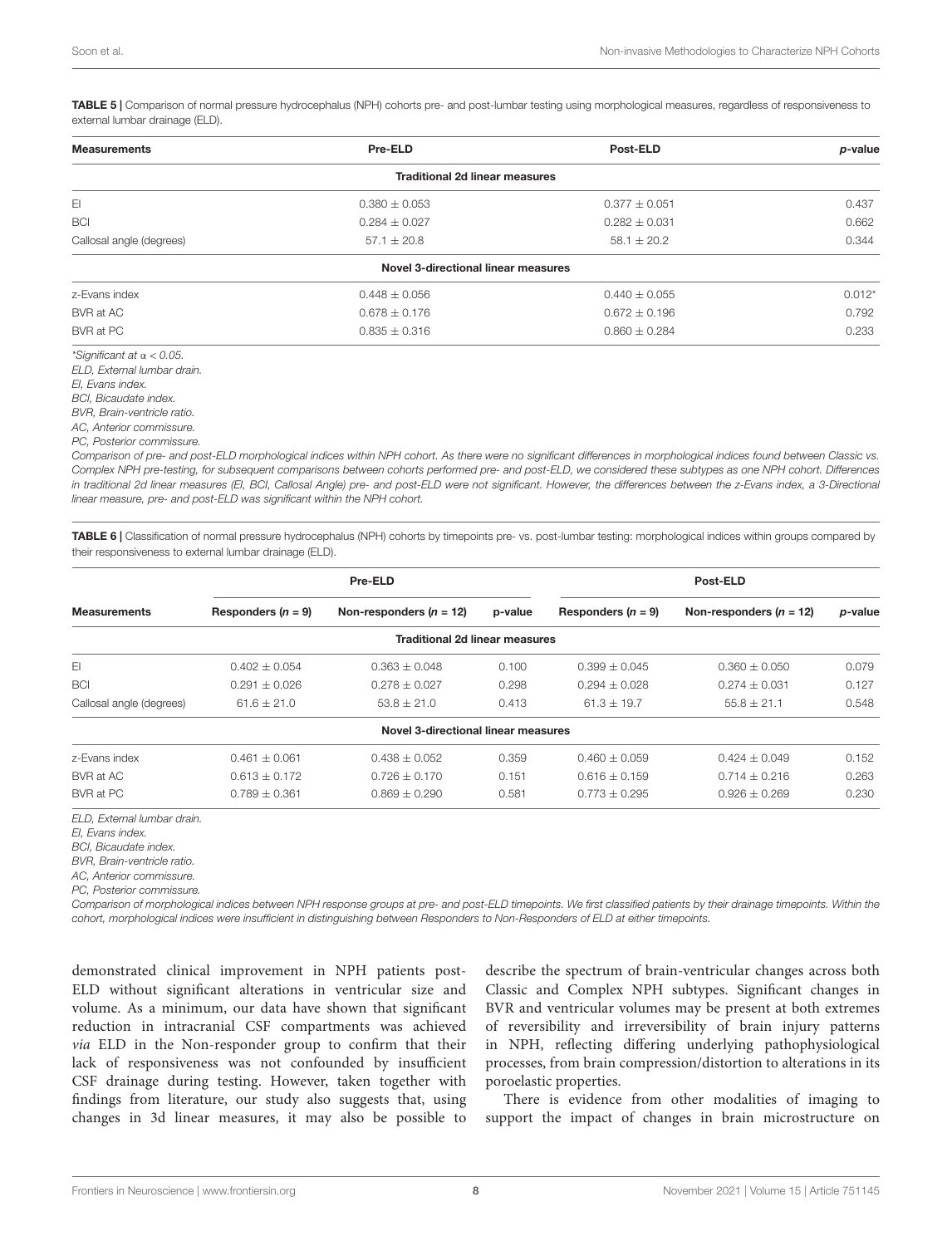<span id="page-8-0"></span>TABLE 7 | Classification of normal pressure hydrocephalus (NPH) cohorts by Responsiveness to CSF drainage: Morphological indices within groups compared at baseline vs. post-lumbar testing.

|                                                                 | Responders $(n = 9)$ |                                     | Non-responders $(n = 12)$             |                   |                   |          |
|-----------------------------------------------------------------|----------------------|-------------------------------------|---------------------------------------|-------------------|-------------------|----------|
| <b>Measurements</b>                                             | Pre-ELD              | Post-ELD                            | p-value                               | Pre-ELD           | Post-ELD          | p-value  |
|                                                                 |                      |                                     | <b>Traditional 2d linear measures</b> |                   |                   |          |
| EI                                                              | $0.402 \pm 0.054$    | $0.399 \pm 0.045$                   | 0.789                                 | $0.363 \pm 0.048$ | $0.360 \pm 0.050$ | 0.091    |
| <b>BCI</b>                                                      | $0.291 \pm 0.026$    | $0.294 \pm 0.028$                   | 0.357                                 | $0.278 \pm 0.027$ | $0.274 \pm 0.031$ | 0.215    |
| Callosal angle (degrees)                                        | $61.6 \pm 21.0$      | $61.3 \pm 19.7$                     | 0.866                                 | $53.8 \pm 21.0$   | $55.8 \pm 21.1$   | 0.201    |
|                                                                 |                      | Novel 3-directional linear measures |                                       |                   |                   |          |
| z-Evans index                                                   | $0.461 \pm 0.061$    | $0.460 \pm 0.059$                   | 0.811                                 | $0.438 \pm 0.052$ | $0.424 \pm 0.049$ | $0.001*$ |
| BVR at AC                                                       | $0.613 \pm 0.172$    | $0.616 \pm 0.159$                   | 0.833                                 | $0.726 \pm 0.170$ | $0.714 \pm 0.216$ | 0.757    |
| BVR at PC                                                       | $0.789 \pm 0.361$    | $0.773 \pm 0.295$                   | 0.643                                 | $0.869 \pm 0.290$ | $0.926 \pm 0.269$ | $0.024*$ |
|                                                                 |                      |                                     | <b>BVR at PC</b>                      |                   |                   |          |
| <b>Brain</b>                                                    | $27.36 \pm 5.583$    | $27.12 \pm 5.392$                   | 0.589                                 | $29.58 \pm 4.774$ | $30.23 \pm 4.335$ | 0.234    |
| Ventricle                                                       | $38.60 \pm 0.490$    | $38.22 \pm 9.639$                   | 0.502                                 | $35.68 \pm 5.772$ | $33.89 \pm 5.260$ | $0.005*$ |
|                                                                 |                      | 3-Dimensional Volumetric Analysis   |                                       |                   |                   |          |
| Ventricular volume (cm <sup>3</sup> )                           | $160.56 \pm 89.9$    | $120.28 \pm 39.0$                   | 0.388                                 | $156.05 \pm 77.5$ | $114.16 \pm 38.0$ | $0.008*$ |
| *Significant at $\alpha$ < 0.05.<br>ELD. External lumbar drain. |                      |                                     |                                       |                   |                   |          |

EI, Evans index.

BCI, Bicaudate index.

BVR, Brain-ventricle ratio.

AC, Anterior commissure.

PC, Posterior commissure.

Comparison of morphological indices between drainage timepoints within NPH response groups. We further classified patients by their responsiveness to ELD. Within these subgroups, changes in 3-directional morphological indices (z-Evans index and BVR at PC) across timepoints were able to distinguish between Responders vs. Non-Responders to lumbar testing. The effect of ELD resultsed in a significant reduction of morphological indices specifically in Non-Responders. This finding was consistent across multiple indipendetly derived measures (Ventricle component of BVR at PC, and 3-Dimentional volumentric analysis).

CSF movement between intracranial fluid compartments. Brain compression and stiffness in nonlinear elastic regions, as seen on Magnetic Resonance Elastography (MRE) have been hypothesized to lead to non-compliance, which may result in increased CSF drainage from the lateral ventricles, with no change in clinical response [\(Fattahi et al.,](#page-10-33) [2016\)](#page-10-33). [Bugalho](#page-10-34) [and Alves](#page-10-34) [\(2007\)](#page-10-34) described irreversibility of NPH symptoms in patients with higher loads of white matter lesions on MRI analysis, suggesting that such parenchymal white matter lesions, thought to be a hallmark of brain microvascular disease, may result in poor response to ventricular shunting. Differential regions of stiffness on MRE imaging, in the temporal lobe for instance, may also portend failure in response to ventricular shunting [\(Perry et al.,](#page-10-35) [2017\)](#page-10-35). Our study cohort comprises predominantly Complex NPH patients, in which higher levels of brain atrophy and neurodegeneration would be expected as compared to cohorts of purely Classic NPH. Here, differences in ventricular morphology could be explained by loss of microstructural integrity, resulting in both the larger increase in BVR at PC in Non-Responders and the reduction in ventricular volumes. As the BVR measure describes a ratio, a significant drop of ventricular volume (the denominator) in our cohort would drive the larger increase in BVR and be reflected in the z-Evans Index and 3D volumetric analysis as a

significant reduction in ventricular size and volume. Conversely, the same changes would still be consistent with that reported by [Yamada et al.](#page-11-6) [\(2019\)](#page-11-6) in his purer cohort of Classic NPH. In this context, a significant rise of the brain measurement (the numerator), due to improvement in compression, would also drive a larger increase in BVR and be reflected in the z-Evans Index and 3D volumetric analysis as a significant reduction in ventricular size and volume, due to successful CSF drainage via ELD. However, the differences between our two cohorts across the spectrum of NPH would be that, for the same significant volume of changes in ventricular morphology, loss of microstructural integrity would likely be less reversible than pathophysiological processes such as brain compression, stretching or tissue distortion.

In further unpacking such considerations, Diffusion Tensor Imaging (DTI), a methodology of modeling changes in white matter microarchitectural patterns by the use of water diffusion properties, may be a helpful adjunct. We have previously described the utility of DTI to describe differing concurrent changes in white matter injuries in response to NPH and interventions, across Classic [\(Keong et al.,](#page-10-36) [2017\)](#page-10-36) and Complex subtypes [\(Lock et al.,](#page-10-10) [2019\)](#page-10-10). Indeed, in our DTI analysis of the effect of ELD on Complex NPH patients, we described that a global reduction of DTI metrics across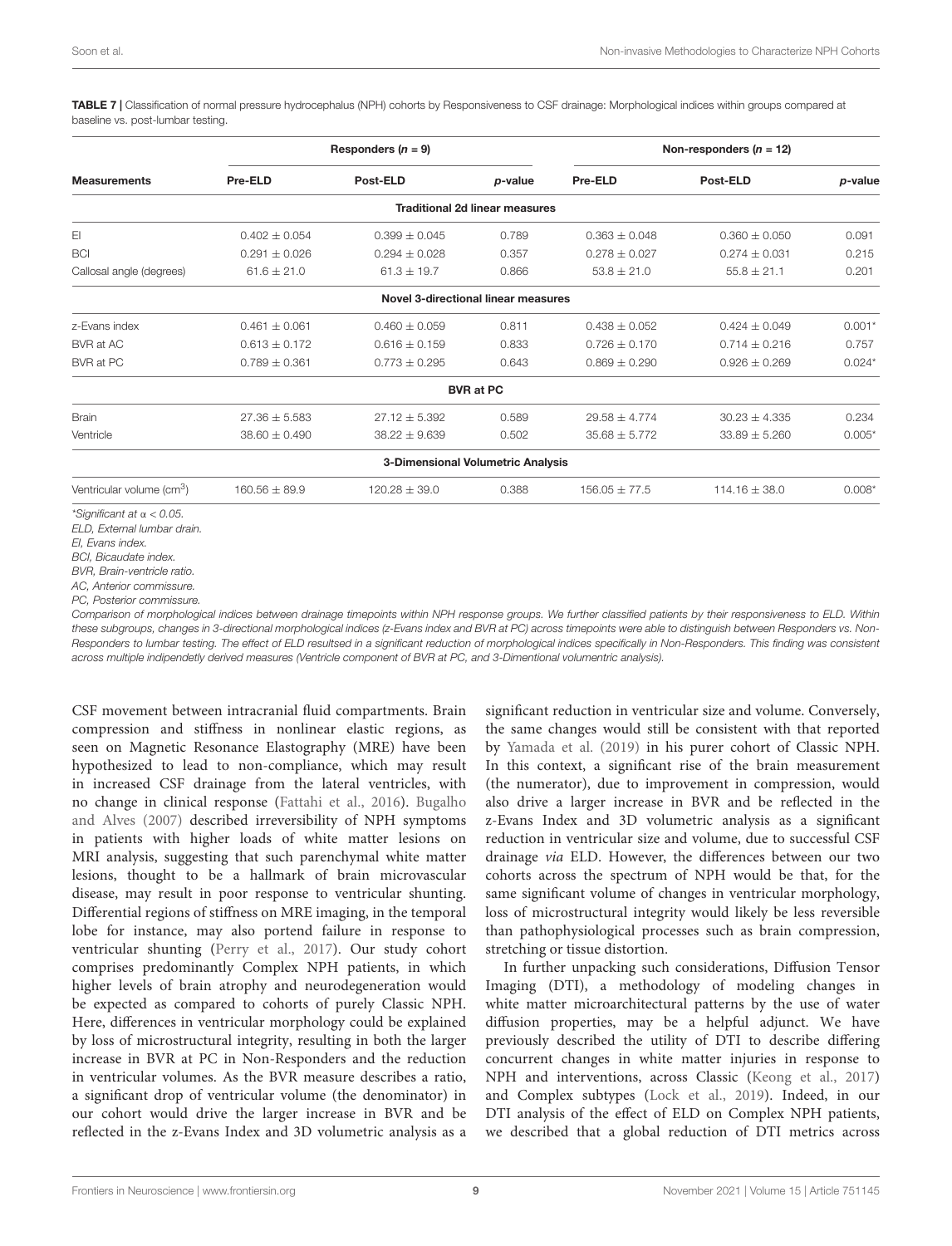all measures was consistent with passive fluid movement across compartments, suggestive of axonal disruption and brain atrophy. In addition, DTI profiles of white matter injury patterns in Responders still also demonstrated evidence of axonal disruption. However, despite the multiple changes occurring concurrently, we found that the DTI tissue signature of predominant stretch/compression, i.e., the white matter injury pattern most amenable to surgical intervention, was still consistent across Classic and Complex NPH cohorts [\(Lock et al.,](#page-10-10) [2019\)](#page-10-10). Such white matter changes are compatible with hypotheses suggested by the studies above involving 3d linear measures. Further work is needed to explore the coupling of brain-ventricular concepts in hydrocephalus and neurodegenerative cohorts via the concurrent use of 3d, as well as 3D, structural morphological indices and DTI methodology.

### Limitations

Limitations of this study includes the relatively small sample size of our cohort, restricting the statistical power of the study. Nonetheless, testing of morphological indices on this small disease cohort yielded significant findings, consistent with other published work, which are encouraging for future studies to be conducted on larger NPH cohorts with multimorbidity burden and overlay from neurodegenerative disorders. Secondly, our methods of ventricular segmentation were semi-automated via 3D Slicer with manual exclusion of falsely included CSF-intensity voxels following anatomic identification by the software. This could have led to human error and interoperator variability. However, this approach is consistent with similar methods performed via the radiology workstation. We minimized these considerations by having a standard operating protocol, refined by pilot testing and incorporating all subsequent post-processing steps within a continuous workflow for consistency, using available modules on 3D Slicer. Lastly, our patient population comprised a large proportion of patients with Complex NPH, and whilst this is reflective of the clinical practice in the Asian population, the impact of other concomitant neurodegenerative diseases may have influenced our results, as compared to the purer cohorts of Classic NPH previously published on the use of morphological indices.

# **CONCLUSION**

Our study has shown that novel 3-directional (3d) linear indices can be applied to cohorts of Classic and Complex NPH, and to distinguish them from AD and HC cohorts. We also demonstrated that, contrary to traditional 2d linear measurements, these measures can also provide significant correlations to CSF responsiveness and 3D ventricular volumetry. In the context of multimorbidity burden and overlay from neurodegenerative disease, 3d morphological indices may provide a non-invasive tool to aid in the characterization of NPH cohorts at the clinical-research interface.

# DATA AVAILABILITY STATEMENT

The datasets presented in this article are not readily available because de-identified data is not allowed to be made available to the public according to the study's IRB. Requests to access the datasets should be directed to NK, [nk330@cantab.net.](mailto:nk330@cantab.net)

# ETHICS STATEMENT

The studies involving human participants were reviewed and approved by the SingHealth Centralised Institutional Review Board (CIRB; Ref 2016/2627). The patients/participants provided their written informed consent to participate in this study.

# AUTHOR CONTRIBUTIONS

NK was primarily involved in the study design, protocol development, protocol implementation and analysis of the data at study site, as well as patient recruitment. SS, CL, SK, and JK were involved in patient recruitment and data collection. AT was involved in the frailty scoring. YL was involved in the 3D volumetric analysis. SS and AK were involved in the manuscript preparation with NK. CL and SS aided with the data analysis and statistical prowess. All authors have read and approved the final manuscript.

# FUNDING

This research was funded by the National Neuroscience Institute Centre Grant Clinician Scientist Nurturing Scheme (NCG CS03) and a National Medical Research Council Transition Award (NMRC/TA/0024/2013).

# ACKNOWLEDGMENTS

Data used in preparation of this article were obtained from the Alzheimer's Disease Neuroimaging Initiative (ADNI) database [\(adni.loni.usc.edu\)](http://adni.loni.usc.edu). As such, the investigators within the ADNI contributed to the design and implementation of ADNI and/or provided data but did not participate in analysis or writing of this report. A complete listing of ADNI investigators can be found at: [http://adni.loni.usc.edu/wp](http://adni.loni.usc.edu/wp-content/uploads/how_to_apply/ADNI_Acknowledgement_List.pdf)[content/uploads/how\\_to\\_apply/ADNI\\_Acknowledgement\\_List.](http://adni.loni.usc.edu/wp-content/uploads/how_to_apply/ADNI_Acknowledgement_List.pdf) [pdf.](http://adni.loni.usc.edu/wp-content/uploads/how_to_apply/ADNI_Acknowledgement_List.pdf)

# <span id="page-9-0"></span>SUPPLEMENTARY MATERIAL

The Supplementary Material for this article can be found online at: [https://www.frontiersin.org/articles/10.3389/fnins.2021.](https://www.frontiersin.org/articles/10.3389/fnins.2021.751145/full#supplementary-material) [751145/full#supplementary-material](https://www.frontiersin.org/articles/10.3389/fnins.2021.751145/full#supplementary-material)

**Supplementary Figure 1 | Validation of 3D Slicer workflow. NPH, Normal** Pressure Hydrocephalus; AD, Alzheimer's Disease; HC, Healthy Control.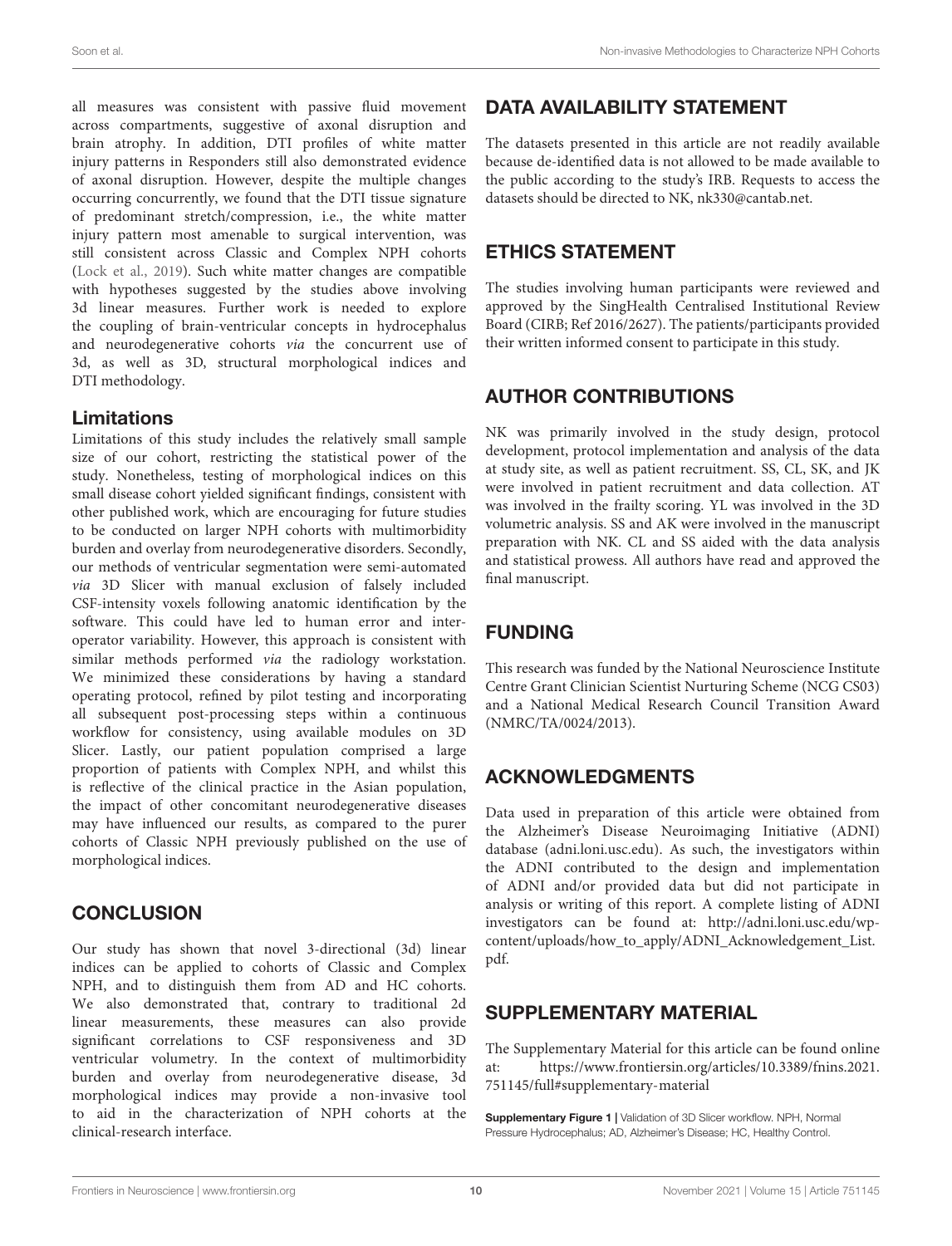#### Soon et al. Non-invasive Methodologies to Characterize NPH Cohorts

#### **REFERENCES**

- <span id="page-10-19"></span>Alzheimer's Disease NeuroImaging1(ADNI1)Clinical Protocol (2005). Available online at: [http://adni.loni.usc.edu/wp-content/themes/freshnews](http://adni.loni.usc.edu/wp-content/themes/freshnews-dev-v2/documents/clinical/ADNI-1_Protocol.pdf.)[dev-v2/documents/clinical/ADNI-1\\_Protocol.pdf.](http://adni.loni.usc.edu/wp-content/themes/freshnews-dev-v2/documents/clinical/ADNI-1_Protocol.pdf.) (accessed June 30, 2021).
- <span id="page-10-18"></span>Ambarki, K., Israelsson, H., Wåhlin, A., Birgander, R., Eklund, A., and Malm, J. (2010). Brain ventricular size in healthy elderly: comparison between evans index and volume measurement. Neurosurgery 67, 94–99.
- <span id="page-10-29"></span>Anderson, R. C., Grant, J. J., de la Paz, R., Frucht, S., and Goodman, R. R. (2002). Volumetric measurements in the detection of reduced ventricular volume in patients with normal-pressure hydrocephalus whose clinical condition improved after ventriculoperitoneal shunt placement. J. Neurosurg. 97, 73–79. [doi: 10.3171/jns.2002.97.1.0073](https://doi.org/10.3171/jns.2002.97.1.0073)
- <span id="page-10-6"></span>Bergsneider, M., Black, P. M., Klinge, P., Marmarou, A., and Relkin, N. (2005). Surgical management of idiopathic normal-pressure hydrocephalus. Neurosurgery 57, S2-29-S2-39.
- <span id="page-10-17"></span>Black, P. M. (1980). Idiopathic normal-pressure hydrocephalus: results of shunting in 62 patients. J. Neurosurg. 52, 371–377.
- <span id="page-10-34"></span>Bugalho, P., and Alves, L. (2007). Normal-pressure hydrocephalus: white matter lesions correlate negatively with gait improvement after lumbar puncture. Clin. Neurol. Neurosurg. 109, 774–778. [doi: 10.1016/j.clineuro.2007.07.012](https://doi.org/10.1016/j.clineuro.2007.07.012)
- <span id="page-10-24"></span>Chen, S., Luo, J., Reis, C., Manaenko, A., and Zhang, J. (2017). Hydrocephalus after subarachnoid hemorrhage: pathophysiology, diagnosis, and treatment. BioMed. Res. Internat. 2017, 8584753.
- <span id="page-10-15"></span>Chotai, S., Medel, R., Herial, N. A., and Medhkour, A. (2014). External lumbar drain: a pragmatic test for prediction of shunt outcomes in idiopathic normal pressure hydrocephalus. Surg. Neurol. Internat. 5:12. [doi: 10.4103/2152-7806.](https://doi.org/10.4103/2152-7806.125860) [125860](https://doi.org/10.4103/2152-7806.125860)
- <span id="page-10-21"></span>Fang, Z. B., Hu, F. Y., Arya, S., Gillespie, T. W., and Rajani, R. R. (2017). Preoperative frailty is predictive of complications after major lower extremity amputation. J. Vasc. Surg. 65, 804–811.
- <span id="page-10-27"></span>Farhat, J. S., Velanovich, V., Falvo, A. J., Horst, H. M., Swartz, A., Patton, J. H. Jr., et al. (2012). Are the frail destined to fail? Frailty index as predictor of surgical morbidity and mortality in the elderly. J. Trauma Acute Care Surg. 72, 1526-1530; discussion 30-1. [doi: 10.1097/TA.0b013e3182542fab](https://doi.org/10.1097/TA.0b013e3182542fab)
- <span id="page-10-33"></span>Fattahi, N., Arani, A., Perry, A., Meyer, F., Manduca, A., Glaser, K., et al. (2016). MR elastography demonstrates increased brain stiffness in normal pressure hydrocephalus. AJNR Am. J. Neuroradiol. 37, 462–467.
- <span id="page-10-23"></span>Fedorov, A., Beichel, R., Kalpathy-Cramer, J., Finet, J., Fillion-Robin, J.-C., Pujol, S., et al. (2012). 3D slicer as an image computing platform for the quantitative imaging network. Magn. Res. Imaging 30, 1323–1341. [doi: 10.1016/j.mri.2012.](https://doi.org/10.1016/j.mri.2012.05.001) [05.001](https://doi.org/10.1016/j.mri.2012.05.001)
- <span id="page-10-13"></span>Gallina, P., Lastrucci, G., Caini, S., Di Lorenzo, N., Porfirio, B., and Scollato, A. (2018). Accuracy and safety of 1-day external lumbar drainage of CSF for shunt selection in patients with idiopathic normal pressure hydrocephalus. J. Neurosurg. [doi: 10.3171/2018.6.JNS18400](https://doi.org/10.3171/2018.6.JNS18400) [Epub ahead of print].
- <span id="page-10-28"></span>Hadjiathanasiou, A., Kilinc, F., Behmanesh, B., Bernstock, J., Güresir, E., Heimann, M., et al. (2020). Impact of comorbidities and frailty on early shunt failure in geriatric patients with normal pressure hydrocephalus. Front. Med. 7:917. [doi: 10.3389/fmed.2020.596270](https://doi.org/10.3389/fmed.2020.596270)
- <span id="page-10-0"></span>Hakim, S., and Adams, R. (1965). The special clinical problem of symptomatic hydrocephalus with normal cerebrospinal fluid pressure: observations on cerebrospinal fluid hydrodynamics. J. Neurol. Sci. 2, 307–327. [doi: 10.1016/](https://doi.org/10.1016/0022-510x(65)90016-x) [0022-510x\(65\)90016-x](https://doi.org/10.1016/0022-510x(65)90016-x)
- <span id="page-10-16"></span>Hebb, A. O., and Cusimano, M. D. (2001). Idiopathic normal pressure hydrocephalus: a systematic review of diagnosis and outcome. Neurosurgery 49, 1166–1186. [doi: 10.1227/00006123-200111000-00028](https://doi.org/10.1227/00006123-200111000-00028)
- <span id="page-10-12"></span>Ishikawa, M., Hashimoto, M., Kuwana, N., Mori, E., Miyake, H., Wachi, A., et al. (2008). Guidelines for management of idiopathic normal pressure hydrocephalus. Neurol. Medico Chirur. 48, S1–S23.
- <span id="page-10-4"></span>Jaraj, D., Rabiei, K., Marlow, T., Jensen, C., Skoog, I., and Wikkelsø, C. (2014). Prevalence of idiopathic normal-pressure hydrocephalus. Neurology 82, 1449–1454.
- <span id="page-10-36"></span>Keong, N. C., Pena, A., Price, S. J., Czosnyka, M., Czosnyka, Z., DeVito, E. E., et al. (2017). Diffusion tensor imaging profiles reveal specific neural tract

distortion in normal pressure hydrocephalus. PLoS One 12:e0181624. [doi:](https://doi.org/10.1371/journal.pone.0181624) [10.1371/journal.pone.0181624](https://doi.org/10.1371/journal.pone.0181624)

- <span id="page-10-7"></span>Klinge, P., Marmarou, A., Bergsneider, M., Relkin, N., and Black, P. M. (2005). Outcome of shunting in idiopathic normal-pressure hydrocephalus and the value of outcome assessment in shunted patients. Neurosurgery 57, S2-40- S2-52.
- <span id="page-10-32"></span>Lenfeldt, N., Hansson, W., Larsson, A., Birgander, R., Eklund, A., and Malm, J. (2012). Three-day CSF drainage barely reduces ventricular size in normal pressure hydrocephalus. Neurology 79, 237–242. [doi: 10.1212/WNL.](https://doi.org/10.1212/WNL.0b013e31825fdf8a) [0b013e31825fdf8a](https://doi.org/10.1212/WNL.0b013e31825fdf8a)
- <span id="page-10-10"></span>Lock, C., Kwok, J., Kumar, S., Ahmad-Annuar, A., Narayanan, V., Ng, A. S., et al. (2019). DTI profiles for rapid description of cohorts at the clinical-research interface. Front. Med. 5:357. [doi: 10.3389/fmed.2018.00357](https://doi.org/10.3389/fmed.2018.00357)
- <span id="page-10-5"></span>Malm, J., Graff-Radford, N. R., Ishikawa, M., Kristensen, B., Leinonen, V., Mori, E., et al. (2013). Influence of comorbidities in idiopathic normal pressure hydrocephalus—research and clinical care. a report of the ISHCSF task force on comorbidities in INPH. Fluids Barriers CNS. 10, 1–14. [doi: 10.1186/2045-](https://doi.org/10.1186/2045-8118-10-22) [8118-10-22](https://doi.org/10.1186/2045-8118-10-22)
- <span id="page-10-8"></span>Marmarou, A., Bergsneider, M., Klinge, P., Relkin, N., and Black, P. M. (2005b). The value of supplemental prognostic tests for the preoperative assessment of idiopathic normal-pressure hydrocephalus. Neurosurgery 57, S2-17-S2-28. [doi: 10.1227/01.neu.0000168184.01002.60](https://doi.org/10.1227/01.neu.0000168184.01002.60)
- <span id="page-10-9"></span>Marmarou, A., Bergsneider, M., Relkin, N., Klinge, P., and Black, P. M. (2005c). Development of guidelines for idiopathic normal-pressure hydrocephalus: introduction. Neurosurgery 57, S2-1-S2-3.
- <span id="page-10-14"></span>Marmarou, A., Black, P., Bergsneider, M., Klinge, P., and Relkin, N. (2005a). Guidelines for management of idiopathic normal pressure hydrocephalus: progress to date. Acta Neurochir Suppl. 95, 237–240. [doi: 10.1007/3-211-](https://doi.org/10.1007/3-211-32318-x_48) [32318-x\\_48](https://doi.org/10.1007/3-211-32318-x_48)
- <span id="page-10-26"></span>Meier, U., and Lemcke, J. (2008). The influence of co-morbidity on the postoperative outcomes of patients with idiopathic normal pressure hydrocephalus (iNPH). Acta Neurochir. Suppl. 102, 141–144. [doi: 10.1007/978-3-211-85578-2\\_29](https://doi.org/10.1007/978-3-211-85578-2_29)
- <span id="page-10-31"></span>Meier, U., and Mutze, S. (2004). Correlation between decreased ventricular size and positive clinical outcome following shunt placement in patients with normal-pressure hydrocephalus. J. Neurosurg. 100, 1036–1040.
- <span id="page-10-30"></span>Neikter, J., Agerskov, S., Hellström, P., Tullberg, M., Starck, G., Ziegelitz, D., et al. (2020). Ventricular volume is more strongly associated with clinical improvement than the Evans index after shunting in idiopathic normal pressure hydrocephalus. AJNR Am. J. Neuroradiol. 41, 1187–1192. [doi: 10.3174/ajnr.](https://doi.org/10.3174/ajnr.A6620) [A6620](https://doi.org/10.3174/ajnr.A6620)
- <span id="page-10-22"></span>Pazniokas, J., Gandhi, C., Theriault, B., Schmidt, M., Cole, C., Al-Mufti, F., et al. (2020). The immense heterogeneity of frailty in neurosurgery: a systematic literature review. Neurosurg. Rev. 44, 189–201. [doi: 10.1007/s10143-020-](https://doi.org/10.1007/s10143-020-01241-2) [01241-2](https://doi.org/10.1007/s10143-020-01241-2)
- <span id="page-10-35"></span>Perry, A., Graffeo, C. S., Fattahi, N., ElSheikh, M. M., Cray, N., Arani, A., et al. (2017). Clinical correlation of abnormal findings on magnetic resonance elastography in idiopathic normal pressure hydrocephalus. World Neurosurg. 99, 695–700.e1. [doi: 10.1016/j.wneu.2016.12.121](https://doi.org/10.1016/j.wneu.2016.12.121)
- <span id="page-10-20"></span>Petersen, R. C., Aisen, P., Beckett, L. A., Donohue, M., Gamst, A., Harvey, D. J., et al. (2010). Alzheimer's disease neuroimaging initiative (ADNI): clinical characterization. Neurology 74, 201–209. [doi: 10.1212/WNL.](https://doi.org/10.1212/WNL.0b013e3181cb3e25) [0b013e3181cb3e25](https://doi.org/10.1212/WNL.0b013e3181cb3e25)
- <span id="page-10-25"></span>R Core Team (2021). R: A language and environment for statistical computing. R Foundation for Statistical Computing, Vienna, Austria.
- <span id="page-10-2"></span>Relkin, N., Marmarou, A., Klinge, P., Bergsneider, M., and Black, P. M. (2005). Diagnosing idiopathic normal-pressure hydrocephalus. Neurosurgery 57, S2-4– S2-16.
- <span id="page-10-1"></span>Schirinzi, T., Sancesario, G. M., Ialongo, C., Imbriani, P., Madeo, G., Toniolo, S., et al. (2015). A clinical and biochemical analysis in the differential diagnosis of idiopathic normal pressure hydrocephalus. Front. Neurol. 6:86. [doi: 10.3389/](https://doi.org/10.3389/fneur.2015.00086) [fneur.2015.00086](https://doi.org/10.3389/fneur.2015.00086)
- <span id="page-10-11"></span>Shprecher, D., Schwalb, J., and Kurlan, R. (2008). Normal pressure hydrocephalus: diagnosis and treatment. Curr. Neurol. Neurosci. Rep. 8:371.
- <span id="page-10-3"></span>Tanaka, N., Yamaguchi, S., Ishikawa, H., Ishii, H., and Meguro, K. (2009). Prevalence of possible idiopathic normal-pressure hydrocephalus in Japan: the Osaki-Tajiri project. Neuroepidemiology 32, 171–175. [doi: 10.1159/000186501](https://doi.org/10.1159/000186501)